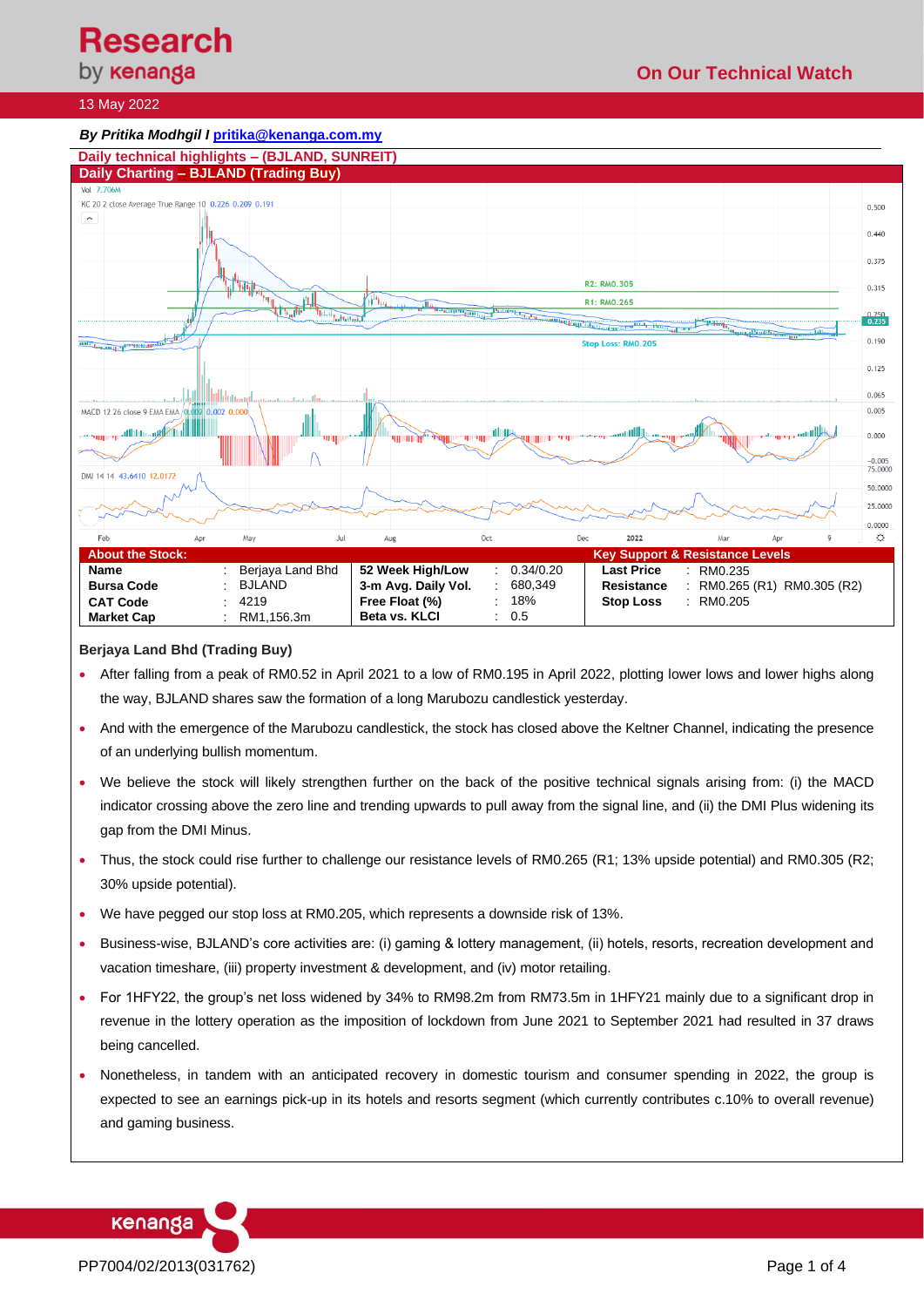#### 13 May 2022



## **Sunway REIT (Trading Buy)**

- Chart-wise, SUNREIT's share price recently reversed its direction to climb higher after trending downwards since September 2020.
- Following the formation of a golden cross in mid-April 2022, the 20-day SMA has now emerged as its resistance-turnedsupport line.
- With both the MACD and ADX indicators currently trending higher, we believe that the stock will likely strengthen further to challenge our resistance levels of RM1.65 (R1; 12% upside potential) and RM1.75 (R2; 19% upside potential).
- On the downside, our stop loss price has been set at RM1.33, which translates to a downside risk of 10%.
- Business-wise, SUNREIT backed by its diversified portfolio of retail malls, hotels, offices, hospitality and other real estate assets – is seen as a post-pandemic economic reopening play.
- Reflecting the resilience of its businesses, for the 18MFY21 period (following a change in financial year-end to December), the group's average occupancy rate for its retail segment remained stable at 97% compared to its pre-pandemic level of 96% in FY19.
- Going forward, on the back of improved consumer spending and the removal of movement restrictions, consensus is predicting SUNREIT to report a higher core net profit of RM262.2m in FY22 and RM296.5m in FY23.
- And based on consensus DPS estimates of 7.0 sen for FY Dec 22 and 8.0 sen for FY Dec 23, the stock currently offers attractive dividend yields of 4.8% and 5.4%, respectively.

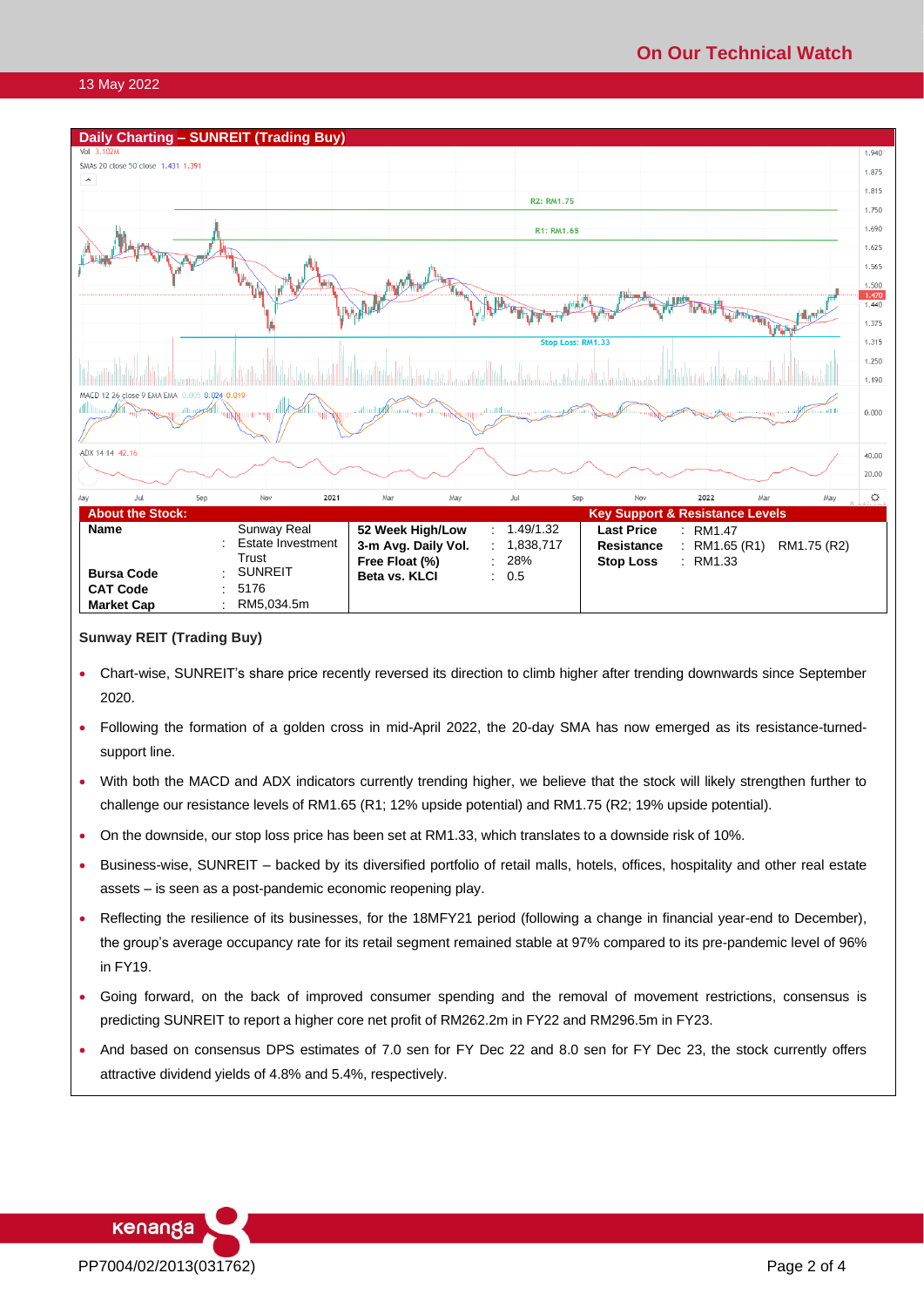#### 13 May 2022

# **STOCK CALL MONITOR\***

| <b>Stock Name</b>                   | Issue Date<br>(ID) | Rating                | Price @ ID | <b>Target Price Stop Loss</b><br>(TP) | Price (SL) | <b>Upside</b><br>Potential @<br>ID | <b>Downside</b><br><b>Risk @ ID</b> | <b>Risk to</b><br><b>Reward</b><br><b>Ratio</b> | <b>Highest</b><br><b>Price</b><br>since ID | <b>Lowest</b><br><b>Price</b><br>since ID | <b>Last Price</b> | Status <sup>^</sup> | <b>Date Status</b><br><b>Fulfilled</b> |
|-------------------------------------|--------------------|-----------------------|------------|---------------------------------------|------------|------------------------------------|-------------------------------------|-------------------------------------------------|--------------------------------------------|-------------------------------------------|-------------------|---------------------|----------------------------------------|
|                                     |                    |                       | <b>RM</b>  | <b>RM</b>                             | <b>RM</b>  | %                                  | %                                   |                                                 | <b>RM</b>                                  | <b>RM</b>                                 | <b>RM</b>         |                     |                                        |
| <b>ANN JOO RESOURCES BHD</b>        | 13/4/2022          | <b>Trading Buy</b>    | 1.82       | 2.09                                  | 1.56       | 15%                                | $-14%$                              | 1.04x                                           | 1.91                                       | 1.45                                      | 1.45              | <b>SL Hit</b>       | 10/5/2022                              |
| MELEWAR INDUSTRIAL GROUP BHD        |                    | 13/4/2022 Trading Buy | 0.43       | 0.50                                  | 0.36       | 16%                                | $-16%$                              | 1.00x                                           | 0.46                                       | 0.37                                      | 0.37              | Open                |                                        |
| <b>HEVEABOARD BHD</b>               |                    | 14/4/2022 Trading Buy | 0.56       | 0.62                                  | 0.49       | 12%                                | $-12%$                              | 1.00x                                           | 0.61                                       | 0.51                                      | 0.52              | Open                |                                        |
| <b>TASCO BHD</b>                    | 14/4/2022          | <b>Trading Buy</b>    | 1.21       | 1.35                                  | 1.07       | 12%                                | $-12%$                              | 1.00x                                           | 1.22                                       | 0.99                                      | 1.01              | <b>SL Hit</b>       | 6/5/2022                               |
| <b>CB INDUSTRIAL PRODUCT HLDG</b>   | 15/4/2022          | <b>Trading Buy</b>    | 1.73       | 1.96                                  | 1.53       | 13%                                | $-12%$                              | 1.15x                                           | 1.75                                       | 1.42                                      | 1.44              | <b>SL Hit</b>       | 6/5/2022                               |
| <b>SDS GROUP BHD</b>                | 15/4/2022          | <b>Trading Buy</b>    | 0.38       | 0.43                                  | 0.34       | 13%                                | $-11%$                              | 1.25x                                           | 0.41                                       | 0.34                                      | 0.36              | <b>SL Hit</b>       | 20/4/2022                              |
| SELANGOR DREDGING BHD               |                    | 20/4/2022 Trading Buy | 0.54       | 0.61                                  | 0.48       | 13%                                | $-11%$                              | 1.17x                                           | 0.59                                       | 0.51                                      | 0.53              | Open                |                                        |
| <b>OKA CORP BHD</b>                 |                    | 20/4/2022 Trading Buy | 0.84       | 0.95                                  | 0.73       | 13%                                | $-13%$                              | 1.00x                                           | 0.84                                       | 0.80                                      | 0.82              | Open                |                                        |
| <b>CJ CENTURY LOGISTICS HOLDING</b> | 21/4/2022          | <b>Trading Buy</b>    | 0.67       | 0.75                                  | 0.59       | 13%                                | $-11%$                              | 1.13x                                           | 0.70                                       | 0.58                                      | 0.60              | SL Hit              | 6/5/2022                               |
| <b>KRETAM HOLDINGS BHD</b>          | 21/4/2022          | <b>Trading Buy</b>    | 0.68       | 0.77                                  | 0.60       | 13%                                | $-12%$                              | 1.13x                                           | 0.75                                       | 0.60                                      | 0.61              | <b>SL Hit</b>       | 12/5/2022                              |
| <b>CARIMIN PETROLEUM BHD</b>        | 22/4/2022          | <b>Trading Buy</b>    | 0.71       | 0.80                                  | 0.62       | 13%                                | $-13%$                              | 1.00x                                           | 0.77                                       | 0.65                                      | 0.68              | Open                |                                        |
| <b>EWEIN BHD</b>                    | 22/4/2022          | <b>Trading Buy</b>    | 0.33       | 0.37                                  | 0.30       | 12%                                | $-11%$                              | 1.14x                                           | 0.37                                       | $0.3^{\circ}$                             | 0.34              | <b>TP Hit</b>       | 27/4/2022                              |
| <b>GREENYIELD BHD</b>               | 26/4/2022          | <b>Trading Buy</b>    | 0.27       | 0.32                                  | 0.23       | 19%                                | $-15%$                              | 1.25x                                           | 0.32                                       | 0.27                                      | 0.28              | <b>TP Hit</b>       | 27/4/2022                              |
| LII HEN INDUSTRIES BHD              | 26/4/2022          | <b>Trading Buy</b>    | 2.97       | 3.30                                  | 2.68       | 11%                                | $-10%$                              | 1.14x                                           | 3.16                                       | 2.86                                      | 2.87              | Open                |                                        |
| THONG GUAN INDUSTRIES BHD           | 27/4/2022          | <b>Trading Buy</b>    | 2.49       | 2.86                                  | 2.13       | 15%                                | $-14%$                              | 1.03x                                           | 2.55                                       | 2.44                                      | 2.45              | Open                |                                        |
| <b>TAFI INDUSTRIES BHD</b>          | 27/4/2022          | <b>Trading Buy</b>    | 0.65       | 0.74                                  | 0.58       | 14%                                | $-11%$                              | 1.29x                                           | 0.67                                       | 0.57                                      | 0.58              | <b>SL Hit</b>       | 12/5/2022                              |
| <b>HOMERITZ CORP BHD</b>            |                    | 28/4/2022 Trading Buy | 0.57       | 0.62                                  | 0.51       | 10%                                | $-10%$                              | 1.00x                                           | 0.60                                       | 0.54                                      | 0.55              | Open                |                                        |
| <b>MOBILIA HOLDINGS BHD</b>         |                    | 28/4/2022 Trading Buy | 0.21       | 0.24                                  | 0.19       | 14%                                | $-12%$                              | 1.20x                                           | 0.22                                       | 0.20                                      | 0.20              | Open                |                                        |
| <b>MALAKOFF CORP BHD</b>            |                    | 29/4/2022 Trading Buy | 0.67       | 0.75                                  | 0.60       | 13%                                | $-10%$                              | 1.31x                                           | 0.66                                       | 0.62                                      | 0.63              | Open                |                                        |
| <b>WEGMANS HOLDINGS BHD#</b>        | 29/4/2022          | <b>Trading Buy</b>    | 0.25       | 0.28                                  | 0.22       | 12%                                | $-12%$                              | 1.00x                                           | 0.26                                       | $0.2^{\circ}$                             | 0.21              | <b>SL Hit</b>       | 6/5/2022                               |
| CSC STEEL HOLDINGS BHD              |                    | 5/5/2022 Trading Buy  | 1.73       | 1.93                                  | 1.55       | 12%                                | $-10%$                              | 1.11x                                           | 1.76                                       | 1.62                                      | 1.62              | Open                |                                        |
| WELLCALL HOLDINGS BHD               |                    | 5/5/2022 Trading Buy  | 1.27       | 1.40                                  | 1.15       | 10%                                | $-9%$                               | 1.08x                                           | 1.27                                       | 1.19                                      | 1.21              | Open                |                                        |
| PERAK TRANSIT BHD                   | 6/5/2022           | <b>Trading Buy</b>    | 0.67       | 0.76                                  | 0.58       | 13%                                | $-13%$                              | 1.00x                                           | 0.69                                       | 0.66                                      | 0.68              | Open                |                                        |
| YTL HOSPITALITY REIT                |                    | 6/5/2022 Trading Buy  | 0.97       | 1.09                                  | 0.84       | 13%                                | $-13%$                              | 1.00x                                           | 0.97                                       | 0.92                                      | 0.93              | Open                |                                        |
| <b>UZMA BHD</b>                     |                    | 10/5/2022 Trading Buy | 0.48       | 0.54                                  | 0.41       | 14%                                | $-14%$                              | 1.00x                                           | 0.50                                       | 0.46                                      | 0.46              | Open                |                                        |
| <b>RESERVOIR LINK ENERGY BHD</b>    |                    | 10/5/2022 Trading Buy | 0.44       | 0.51                                  | 0.38       | 16%                                | $-14%$                              | 1.17x                                           | 0.44                                       | 0.42                                      | 0.42              | Open                |                                        |
| <b>SCIENTEX BHD</b>                 |                    | 11/5/2022 Trading Buy | 3.77       | 4.15                                  | 3.40       | 10%                                | $-10%$                              | 1.03x                                           | 3.77                                       | 3.65                                      | 3.70              | Open                |                                        |
| <b>SAMCHEM HOLDINGS BHD</b>         |                    | 11/5/2022 Trading Buy | 0.86       | 0.95                                  | 0.77       | 11%                                | $-10%$                              | 1.12x                                           | 0.87                                       | 0.84                                      | 0.84              | Open                |                                        |
| <b>DELEUM BERHAD</b>                |                    | 12/5/2022 Trading Buy | 0.75       | 0.84                                  | 0.66       | 12%                                | $-12%$                              | 1.00x                                           | 0.78                                       | 0.68                                      | 0.68              | Open                |                                        |
| OPCOM HOLDINGS BHD                  |                    | 12/5/2022 Trading Buy | 0.97       | 1.08                                  | 0.85       | 12%                                | $-12%$                              | 1.00x                                           | 0.99                                       | 0.91                                      | 0.92              | Open                |                                        |

*\* Tracks our stock recommendations on a one-month rolling basis from issue date. Stock names will drop out from the list after one month from issue date regardless of their status.*

*^ Status will be categorised as either:(i) "TP hit" when stock reaches target price first OR (ii) "SL hit" when stock touches stop loss first OR (iii) "Open" when neither TP nor SL has been hit.*

*# Share price data has been adjusted for a bonus issue exercise on the basis of 1 free warrant for every 4 ordinary shares held following an ex-entitlement date on 29 Apr 2022.*